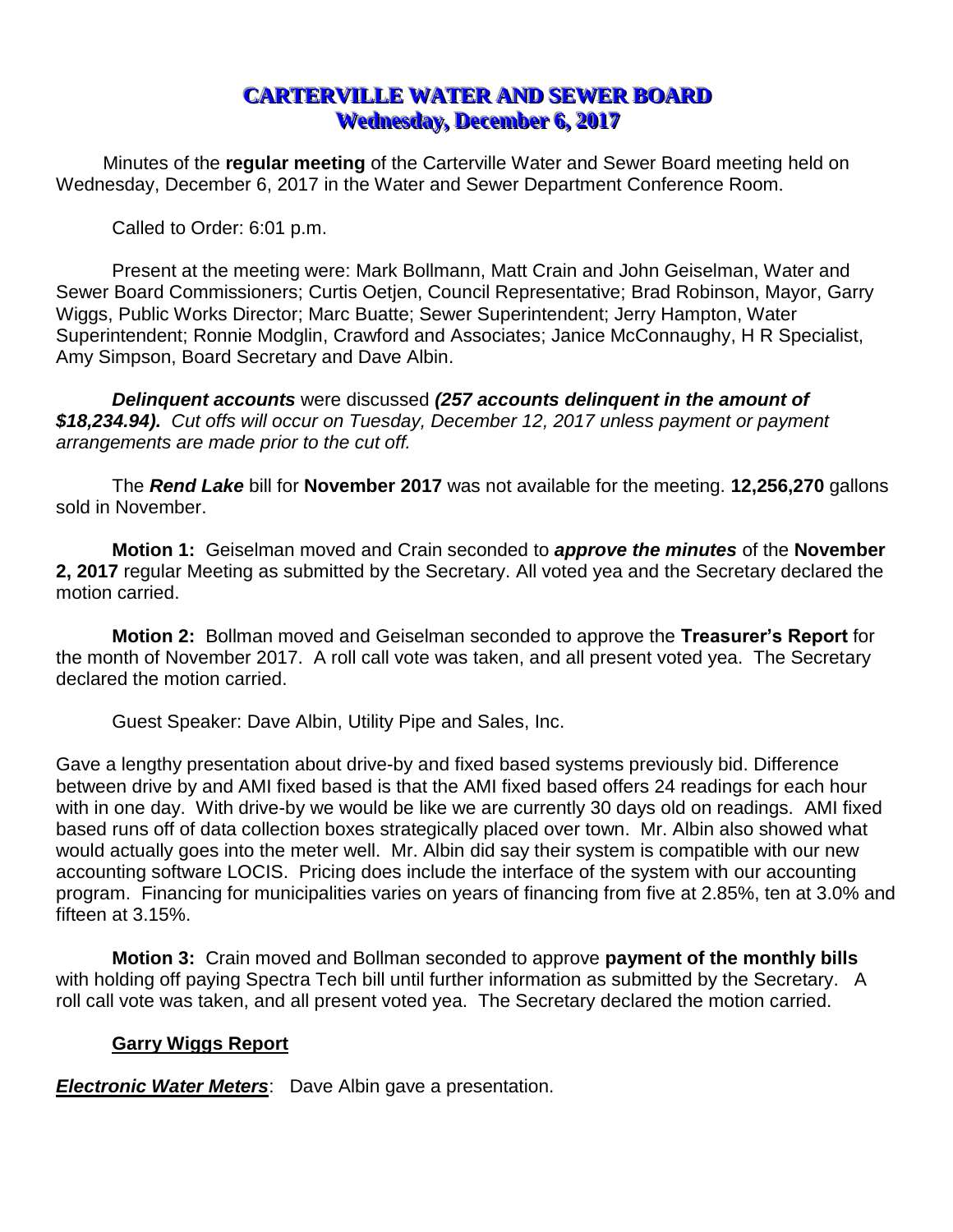*Trailer -* Current trailer has experienced four tire failures and is not set up for the weight of the equipment. Country Blacksmith Trailer Sales allowed the Water Department to use a trailer and Garry is recommending purchasing that trailer.

**Motion 4:** Crain moved and Geiselman seconded to **purchase a trailer from Country Blacksmith in the amount of \$6,280.00**. A roll call vote was taken, and all present voted yea. The Secretary declared the motion carried*.*

*Equipment:* Looking for a used truck. Jerry reported bids will be in on January 2, 2018.

# **Jerry Hampton Report**

Jerry gave a complete run down of all the leaks and taps completed this past month. Meter readings took 8 days to read and with rechecks a total of 11 days. Jerry asked about the Ordinance over meter tampering. The fine is \$75.00 to \$1,000.00 according to the code. "Tampering" is subject of concerning. Mayor Robinson recommended updating the language of the ordinance. The board set the fine at \$500.00 for tampering and illegally accessing the meter.

# **Marc Buatte Report**

**Sycamore Lift Station** - Problems with a pump going down because a propeller came off the shaft. Emergency purchase was made for a replacement pump. Marc asked for an additional pump to have on hand for when a lift station pump may fail in the future.

**Motion 5:** Geiselman moved and Carin seconded to pay for a **new pump for the Sycamore Lift Station up to \$7,500.00**. A roll call vote was taken, and all present voted yea. The Secretary declared the motion carried.

Marc discussed that he would like to continue to line sewer mains like the manholes. The cost runs approximately \$35.00 a foot for an eight inch main. He thinks this will help with infiltration to the sewer plant.

**Motion 6:** Bollman moved and Crain seconded to approve the following leak credits:

## **Leak Credits**

| 12-0360 | Dena Stogsdill; 205 Lynne Lane | \$6.28               |
|---------|--------------------------------|----------------------|
| 01-1762 | Diane Schmidt; 905 Peach St    | \$24.96              |
| 06-0860 | Larry Henk; 1608 Meadowbrook   | \$44.49              |
| 15-4760 | Andrew Smith; 112 Weisbrook    | \$121.61<br>\$197.34 |

A roll call vote was taken, and all present voted yea. The Secretary declared the motion carried*.*

**Motion 7:** Bollmann moved and Crain seconded to approve the following pool credits

#### **Pool Credit**

| 21-2521 | Eddie Krelo; 1403 Nicole Lane     | \$104.89 |          |
|---------|-----------------------------------|----------|----------|
| 07-4560 | Terry Taylor; 609 Country Club Ln | \$37.21  | \$142.10 |

A roll call vote was taken, and all present voted yea. The Secretary declared the motion carried.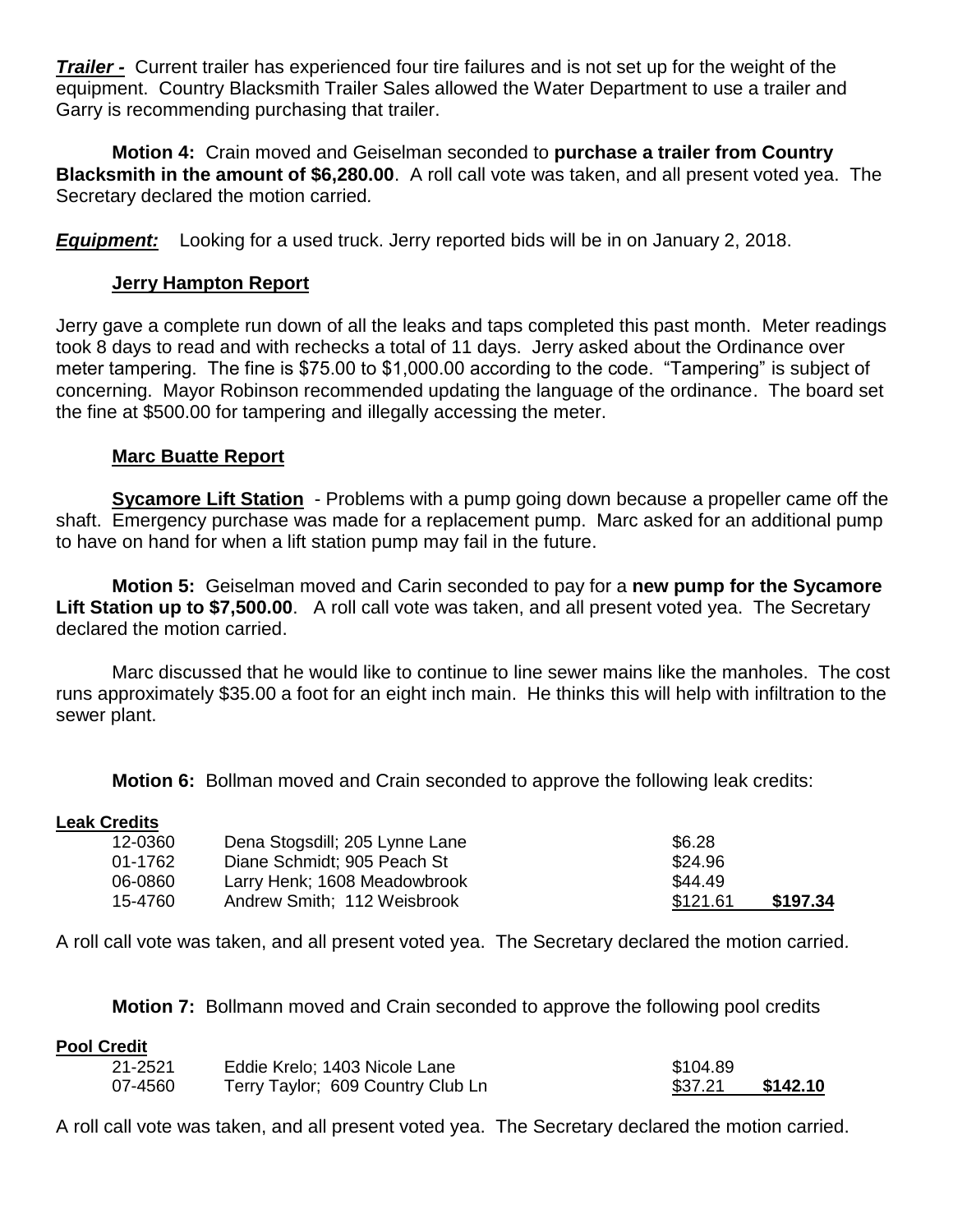## **Crawford and Associates Report**: **Ron Modglin**

**Center Street Proposal** Mr. Modglin brought the EPA application, set of plans and an engineering estimate. Jerry and crew are installing the lines and hydrant on this project. Rodney Potts said he was not going to charge the engineering on this project.

**Motion 8:** Crain moved and Geiselman seconded to **replace and purchase materials and installation of new water main on Center Street**. A roll call vote was taken, and all present voted yea. The Secretary declared the motion carried.

### **Sewer Line Extension - Pin Oak Road/Shawnee Trail**

We are waiting on the Cook Easement to begin Phase 1 of the Sewer Line. The City will pay for Phase 1 to get sewer access for the Pin Oak Motel. Total estimated cost is \$38,725.00 for Phase 1.

**Motion 9:** Crain moved and Bollmann seconded to approve the **City to finance Phase 1 of the Sewer Line Extension on Pin Oak Road and Shawnee Trail.** A roll call vote was taken, and all present voted yea. The Secretary declared the motion carried.

Amy Simpson presented information on the Wings on an Eagle Development letter agreeing to reimburse Gary McGee back in 2014. The actual developer is Larry Parks from Eldorado. They want the same agreement we had with McGee. They have paid for 4 taps and have put 5 taps in already. They would like to be reimbursed according to the McGee agreement. This is an accounting nightmare. Amy recommends that we reimburse these 5 taps but no longer continue this agreement. Jerry Hampton agrees and will do the taps ourselves.

**Motion 10:** Crain moved and Geiselman seconded **to reimburse Wings on an Eagle Development the 5 taps**. A roll call vote was taken, and all present voted yea. The Secretary declared the motion carried.

901 Peach; Ivan Sams old property. The house was sold and was being remodeled from 2013. We billed them for the entire amount of gallonage during this time. Contractor says this is impossible that the water was not hooked up. Jerry and Amy both remember a couple of years ago someone remodeling the house and using water. Mayor Robinson recommended we accept a payment plan for this bill. If the debt/payment plan is not satisfied, the issue will return to the Water Board.

Interviews for the Water Office Billing Clerk position were conducted on Monday, December 4, 2017 and the job was offered to Roxanna Musgrave. She accepted the position and will begin January 2, 2018.

**Motion 11:** Crain moved and Geiselman seconded to **hire Roxanna Musgrave**. A roll call vote was taken, and all present voted yea. The Secretary declared the motion carried*.*

**Motion 12:** Crain moved and Bollman seconded to move to *EXECUTIVE SESSION* for the purpose of discussing personnel. A roll call vote was taken, and all present voted yea. The Board left session at 7:53 p.m.